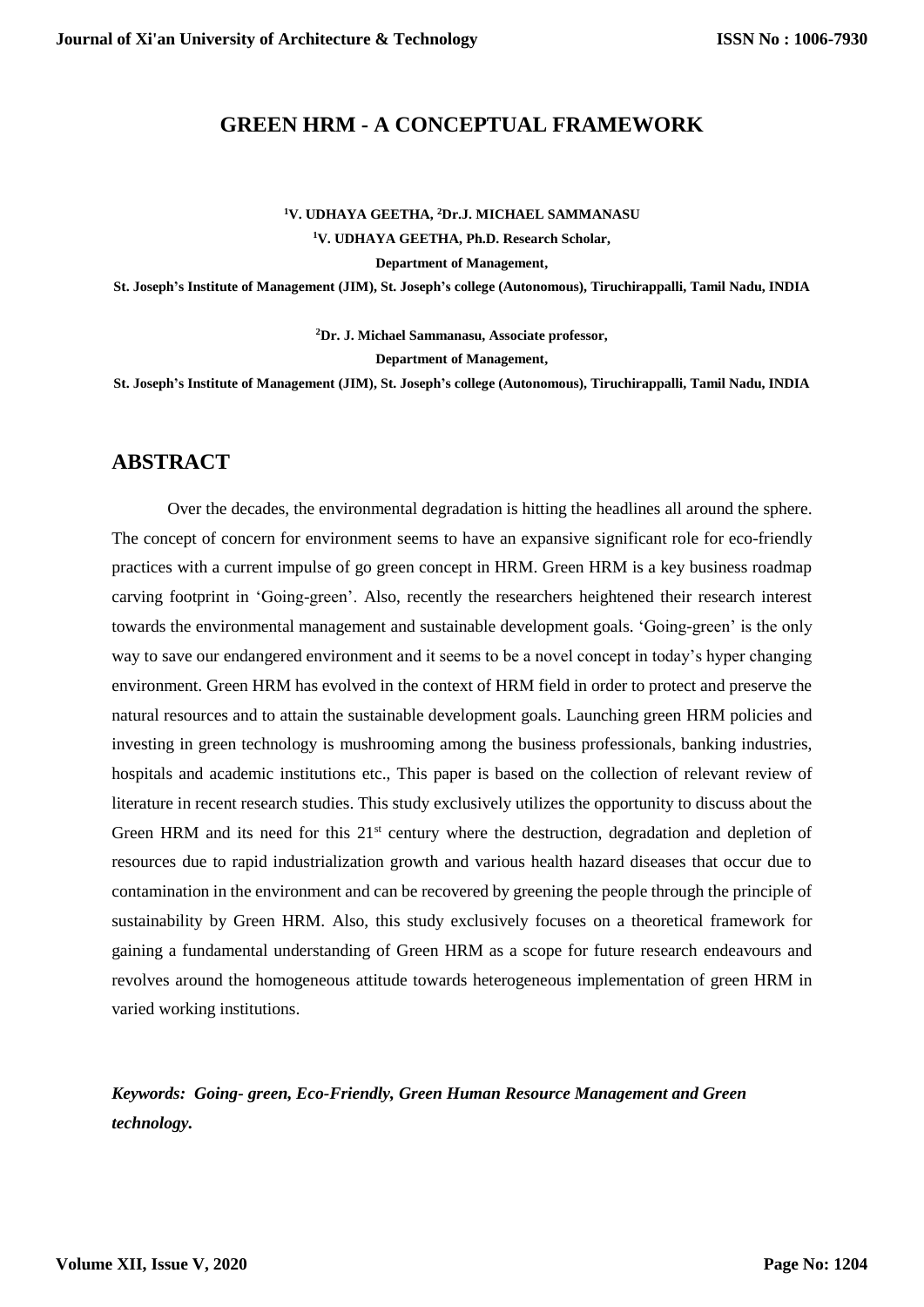## **INTRODUCTION**

In today's global business scenario many manufacturing industry, IT industries, organisations, banks, hospitals and academic institutions tend to practice Green HRM. People are very conscious and aware about environmental pollution and its causes. Hence, they diverted their attention towards the environmental sustainability. Recently, there has been increased incorporation of environmentally friendly practices in the field of science, technology, education, health, food habits and in dress code. The 'Green' in HRM owes to lead a more environmentally friendly lifestyle practices without harming the environment. It concentrates on increasing the scarce resources and reducing the environmental degradation. It focuses on awareness towards social and environmental concerns and as well as the economic wellbeing of both organisation and employees. Green HRM encompasses green activities in recruiting, hiring, training, performing, compensating, rewarding and managing an organizations employee towards achieving organisational as well as environmental sustainability goals, need and objectives. Green HRM is a specialized key area that develops programmes and policies to promote green culture through effective management and engagement within an organisation by avoiding and preventing hazardous pollution. Also, Green HRM nudges the healthy encouragement and motivation of Green personnel through the proper channel that drives to improve their performance and progress.

## **REVIEW OF LITERATURE**

**Mwita (2020)** stated that Green HRM offers multiple advantages like attracting customers and shareholders and as well as enhancing business performance through environmental sustainability and also claimed that Green HRM is still a new and an emerging field that needs more attention from researchers and HR practitioners.

**Al Mamun (2019)** conducted the research to study the extent of awareness of Green Human Resource Management among the different levels of HR managers in various organizations of Bangladesh and founded that majority of HR managers are aware about the GHRM concept but in practice they lack behind. The study also says that attending overseas training, conferences and seminars are the substantial factors to increase the awareness and to execute it in practice in near future.

**Krithika et al., (2019)** conformed that organisations across the globe are working on the road for the implementation of Green HRM practices to increase competitive advantages amongst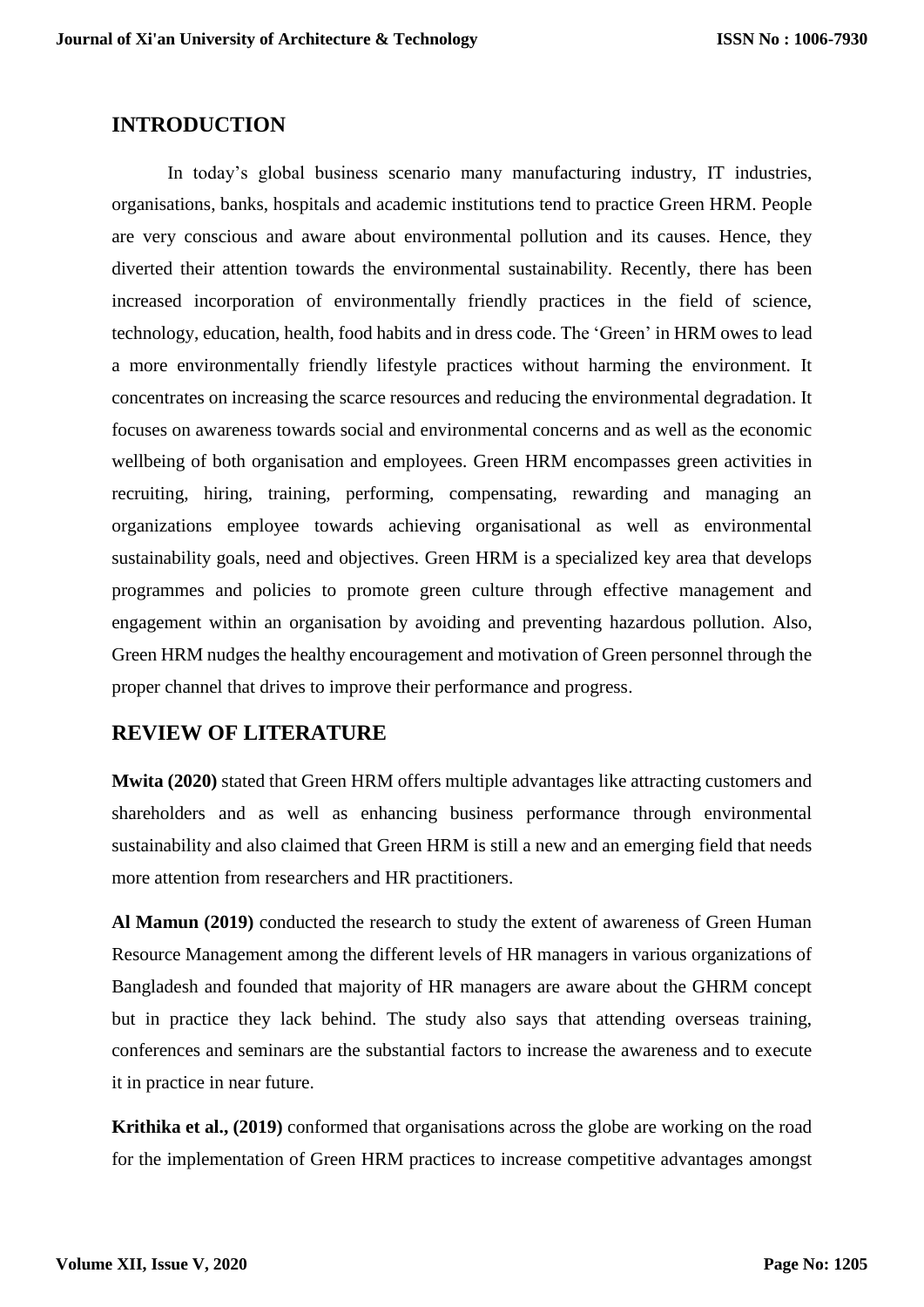the corporate world. This study states that the complete implementation of Green HRM requires a transformed approach in the existing HR practices.

**Tang et al., (2018)** this study was found to be the first and the foremost empirical research in the GHRM field where the researcher tested the measurement of GHRM on Chinese respondents with respect to various dimensions and stated that all the employees in an organisation should be encouraged to participate in environmental decision-making activities so that their involvement contributes their skills or knowledge to environmental performance .Green HRM research studies are still considered as a piecemeal when compared to the current research studies and the development and validation of a GHRM scale is the prerequisite for further research in this field.

## **OBJECTIVES**

The major objective of this study includes:

- To provide basic understanding and objectives of Green HRM.
- To analyse various review of literature related to Green HRM and its strategies.

# **BASIC IDEOLOGY ON GREEN HRM**

The Green or greening means preserving ecology, conserving grass root democracy, generating social responsibility towards natural green environment and avoiding contamination. The table below shows the meaning of greening in the context of environment and organisation.

| <b>Variables Defined</b>         | <b>Greening Environment</b>                                                  | <b>Greening organisation</b>                                                                                                                              |
|----------------------------------|------------------------------------------------------------------------------|-----------------------------------------------------------------------------------------------------------------------------------------------------------|
| Preserve Ecology                 | Flora and fauna, land and<br>forests.                                        | Retaining<br>talented human<br>resources who possess green<br>behaviour                                                                                   |
| Conserve Grass root<br>Democracy | Using water, fuel, and energy<br>at minimum level for future<br>utilization. | Constructing green building<br>implementing<br>and<br>Green<br>HRM practices and policies<br>which<br>make<br>organisation<br>environmentally responsible |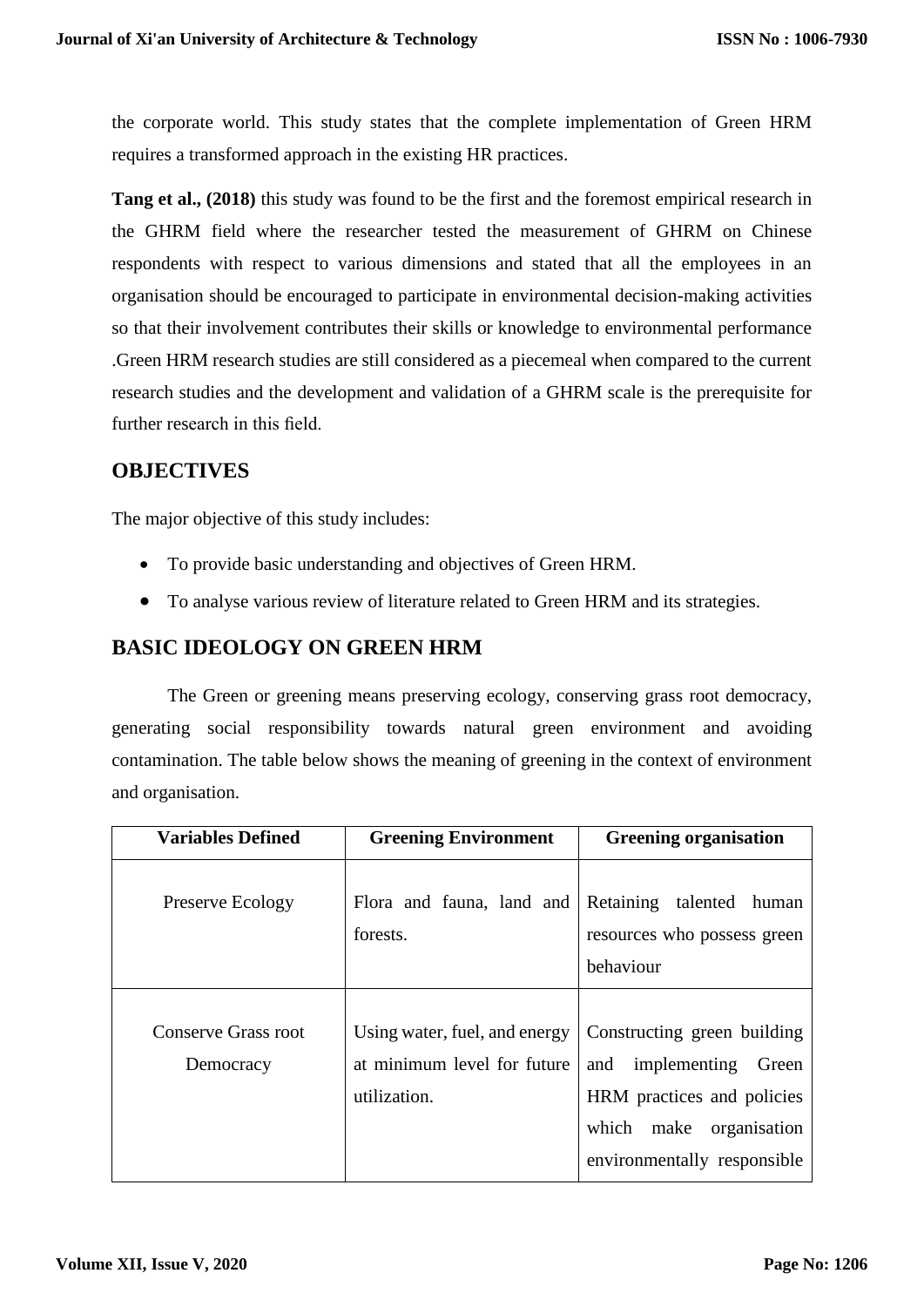|                            |                                                                                                    | efficient<br>and<br>resource                                                                                                   |
|----------------------------|----------------------------------------------------------------------------------------------------|--------------------------------------------------------------------------------------------------------------------------------|
|                            |                                                                                                    | through its life cycle.                                                                                                        |
| <b>Avoid Contamination</b> | air and atmosphere through  <br>wastages.                                                          | Avoid contaminating water, Avoid using plastics and<br>throwing garbage's in and<br>organisation<br>the<br>around<br>building. |
| Social Responsibility      | Generate planting trees and<br>creating<br>parks helps to<br>environmental<br>reduce<br>pollution. | Generates green team within<br>the organisation to educate<br>people in greening<br>the<br>organisation<br>towards             |
|                            |                                                                                                    | attaining<br>environmental<br>sustainability.                                                                                  |

**The U.S. Chamber of Commerce Small Business Nation** defines going green as simply taking steps to "conserve energy, reduce pollution and save money". In simple sense, it is a process to adhere green policies to safeguard the environment from negative effects and to boost the employee productivity, morale and thereby creating a brand image. The goal of 'Going-green' is to reduce, reuse and recycle. This is diagrammatically represented as:



**Fig 1: Go-green concept**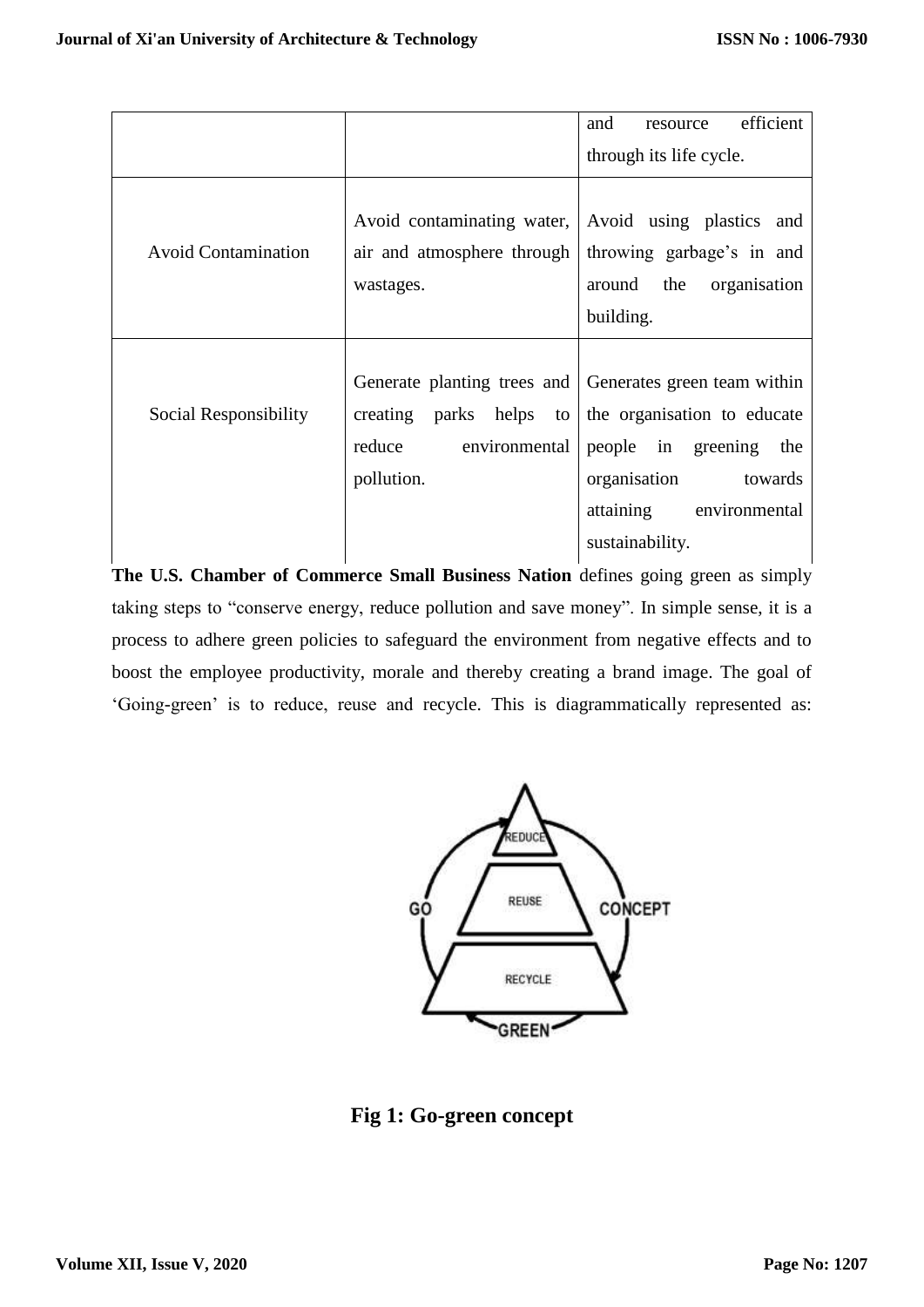#### **ORIGIN OF GREEN HRM**

Green HRM has originated by the significant contribution of **Wehrmeyer (1996)** in his book titled 'Greening People': "Human Resources and Environmental Management" **(Jackson et al., 2011).** Green HRM is relatively an emerging concept for all the corporate to switch over it. **Sushma Rani, (2014)** confess that Green HRM is the use of HRM policies to support the sustainable use of resources within organizations and, more usually helps the reasons of environment sustainability. The environment, social and economic balance is the three sustainability pillars that are catered in the concept of Green HRM. Also comprises of two core elements – 'environment friendly HRM practices and preservation of knowledge capital in an organisation'. Green HRM is concerned with greening the organisation by the use of traditional green business approach. It is hard to operate with the Green HRM concept unless implementing the Green HRM policies. The Green HRM policies are framed with strong guiding principles for the corporate to implement and integrate all the functional areas of management like manufacturing, logistics, marketing, warehousing and auditing etc., with green dimensions. Greening people is highly a risky business activity for the business organisation. By creating, training and enhancing green thinking, motivates the people to exhibit their green behaviour and attitude. People are the backbone and are considered as a valuable asset in every organisation. Green HRM attempts to achieve the principle of sustainability through Greening people.

#### **OBJECTIVES OF GREEN HRM**

 The objectives of Green HRM are derived by integrating the Environmental Management (EM) and Human Resource Management. The objectives of Green HRM is concerned with 'Green Dimensions' in human resource management practices with an art of creating and developing green culture within employee and the organisation. The objectives of Green HRM comprises of various phases like personal, functional, organisational and societal. Personal objective helps to safeguard human resources and construct a win-win situation benefitting the environment, organisation and as well as the economy. Functional objective equips environment friendly HR initiatives in HR processes of recruitment & selection, training & development, performance appraisal, compensation & reward management. The third objective as organizational goal helps to establish a green team engaged in advancing sustainability within an organisation. The fourth societal objective focuses on creating social awareness among the people through value education and conducting awareness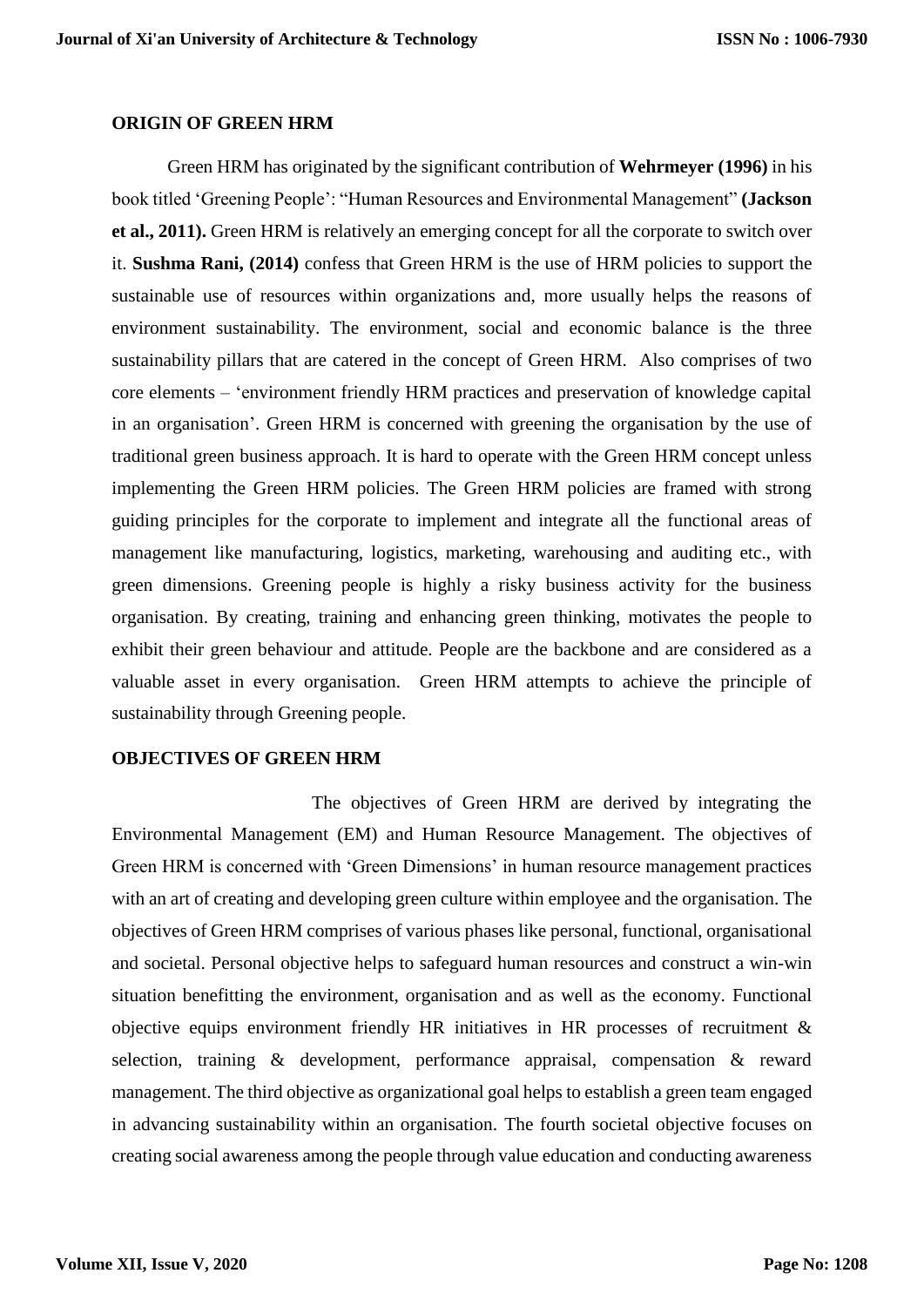campaign, green events, conferences, seminars, environment audits and organising environmental motivational programmes. Also, the objectives of Green HRM attempts to inculcate an awareness of healthy environment and nudges to take steps towards the cultivation of greening the people.

By greening the people through green policies and practices the organisation achieves the organisational, environmental and sustainability goals and also increases the business efficiency in each business processes and reduces waste by optimum utilization of the resources. Thus, Green HRM aims at creating a green path towards HRM policies through EM and supports organizations, societies and educational institutions to navigate their green path to achieve environmental sustainability goals by adopting the policies. The Green HRM policies holistically bridges the gap between the grey to green and encourages the sustainable use of available resources within business enterprises to promote the origin of conservationism and in the process generate improved employee morale and satisfaction. The same is diagrammatically represented in Fig 2 as follows,



**Fig 2: Objectives of Green HRM**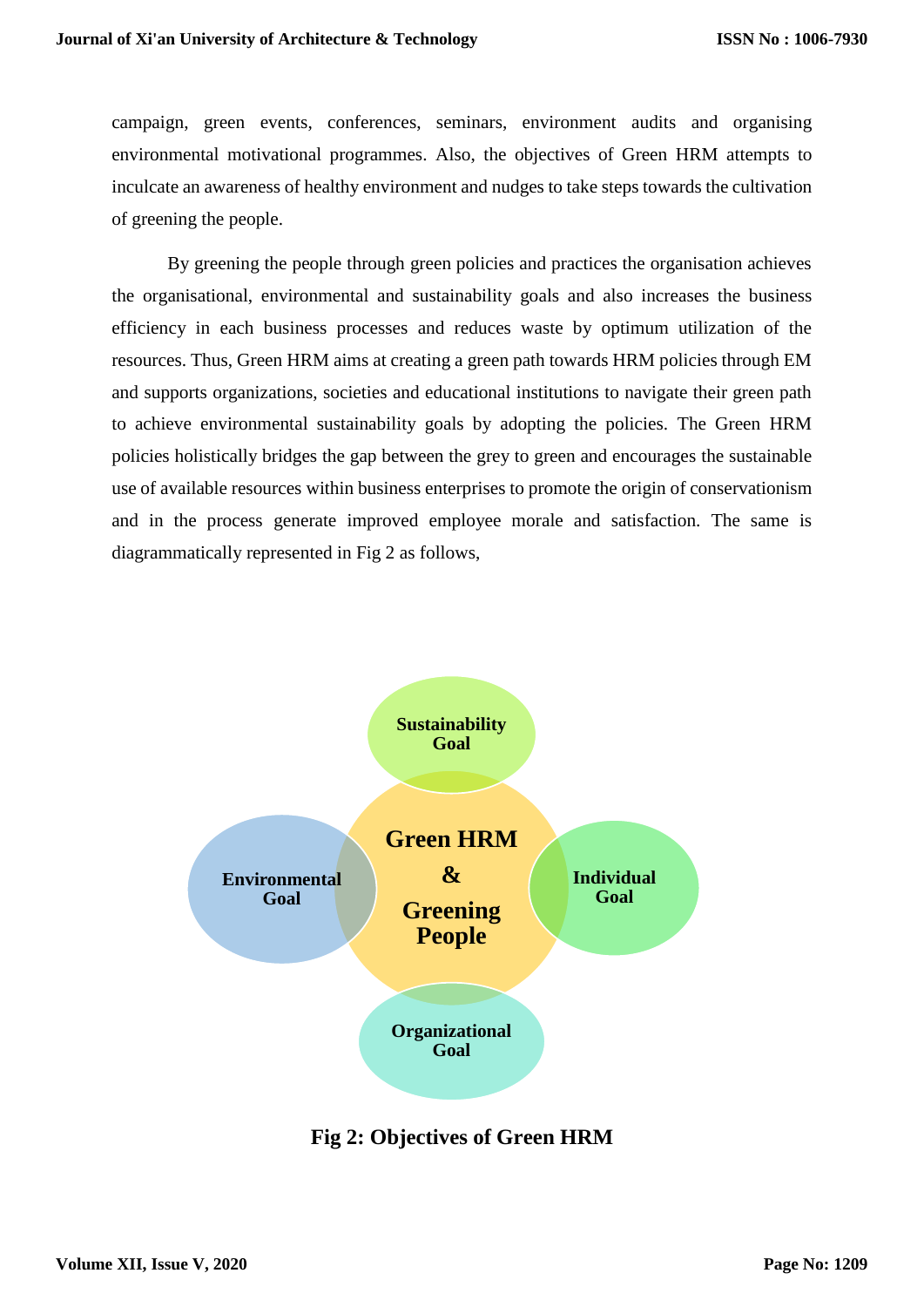## **CONCLUSION**

Green HRM is thriving around the world. It is going to make a huge transformation and a huge impact on the individuals, businesses and the world around. It not only teaches a valuable lesson to business organizations but also for the future generations, as of how it is important to be kind to nature and environment. Incorporating a well-structured Green HRM policy with an advancement of green technology in corporate, banks, hospitals and academic institutions in time, pays back them allot. The payback of Green HRM not only yields strong results in business performance, employee productivity and morale but also create a brand image and better reputation in the eyes of society. Also, implementing 'Green' in an Academic Institution plays a vital role in creating the environmental and sustainability awareness through teaching value education to students and scholars so that its importance and benefits can be passed on for generations. Hence, there is a need for Green HRM practices and policies in every sector to make an extensive contribution by creating healthy working environment with special effort on retaining natural resources besides reducing environmental pollution. Without GHRM policies, processes and practices it is hard to achieve green goals and the targeted sustainability goals. This study has still scope for further research into the problems endured by the organisations, academic institutions and other industries on the path of implementing and establishing the Green HRM. Also, the future researcher and scholars can focus on the empirical studies since there is only a handful of an empirical study carried out in particular area.

#### **REFERENCES**

- 1. Mwita, K. M. (2020). Conceptual Review of Green Human Resource Management Conceptual Review of Green Human Resource Management Practices. 1(January), 13–20.
- 2. Dingra, R., & Padmavathy, G. (2019). Green Human Resource Management A leap towards sustainability. 4(1), 50–57.
- 3. Haddad, M. (2019). How Are Green Human Resource Management Practices Promoting Employees' Pro -Environmental Behaviour in the Workplace Within the New Zealand Wine Industry?
- 4. Khan, M. A., & Zubair, S. S. (2019). Sustainable development: The role of green HRM Sustainable development: The role of green HRM. International Journal of Research Human Resource Management, 1(2), 1–7.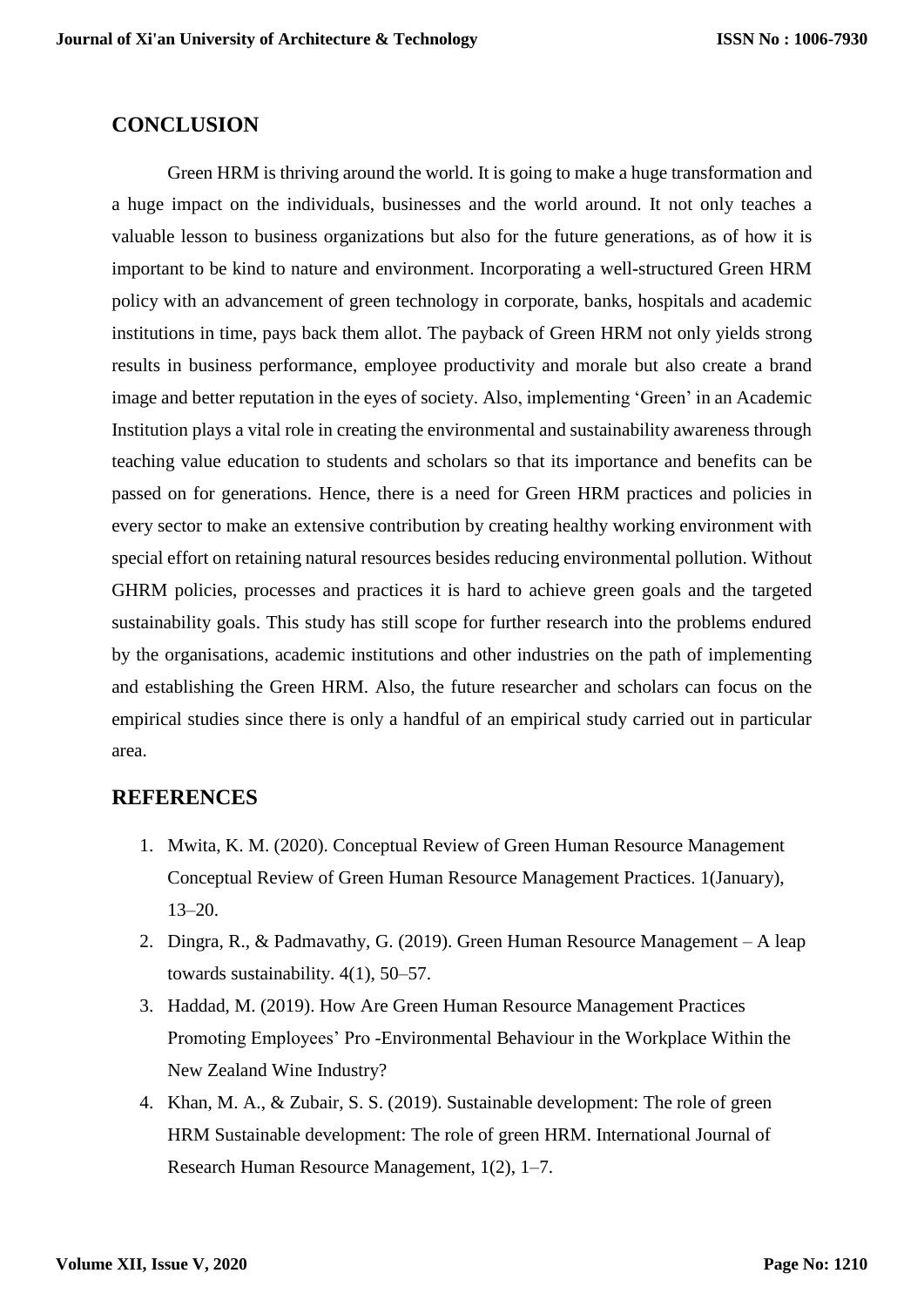- 5. Krithika, J., Divyapriyadharshini, N., &Gokulapriya, J. (2019). Green HRM Practices in Organisations Green HRM - Practices in Organisations. IOSR Journal of Business and Management (IOSR-JBM), 21(June), 74–77. https://doi.org/10.9790/487X-2103017477
- 6. Lakshmikothiswari, V., & Uthayasurian, K. (2019). An Examination of Factor Influencing on Employee Perception towards Green Human Resource Management. 3, 477–483. https://doi.org/10.35940/ijrte.C1083.1183S319
- 7. Opatha, H., & Hewapathirana, R. (2019). Defining Green and Green Human Resource Management: A Conceptual Study. International Journal of Arts and Commerce, 8(5), 1–10.
- 8. Oyedokun, O. O. (2019). Green Human Resource Management Practices (GHRM) and Its Effect on Sustainable Competitive Edge in the Nigerian Manufacturing Industry. 108. https://esource.dbs.ie/handle/10788/3829
- 9. Pham, N. T., Tučková, Z., & Phan, Q. P. T. (2019). Greening human resource management and employee commitment towards the environment: An interaction model. Journal of Business Economics and Management, 20(3), 446–465. https://doi.org/10.3846/jbem.2019.9659
- 10. Shaban, S. (2019). Reviewing the Concept of Green HRM (GHRM) and Its Application Practices (Green Staffing) with Suggested Research Agenda: A Review from Literature Background and Testing Construction Perspective. 12(5), 86–94. https://doi.org/10.5539/ibr.v12n5p86
- 11. Sharma, R. (2019). Green HRM: An Emerging Approach towards Sustainable Development. International Journal of Science and Research (IJSR), 8(2), 310–313. https://www.ijsr.net/archive/v8i2/ART20195018.pdf
- 12. Al Mamun, M. A. (2019). An Analysis of Employee Awareness on Green Human Resource Management Practices: Evidence from Bangladesh. Human Resource Management Research, 9(1), 14–21. https://doi.org/10.5923/j.hrmr.20190901.03
- 13. Haddad, M. (2019). How Are Green Human Resource Management Practices Promoting Employees' Pro -Environmental Behaviour in the Workplace Within the New Zealand Wine Industry?
- 14. Wahidul Sheikh et al., W. S. et al... (2019). Implementing Green Human Resource Management, Cost-Effective Strategies and Tools. International Journal of Human Resource Management and Research, 9(3), 117–130. [https://doi.org/10.24247/ijhrmrjun201915.](https://doi.org/10.24247/ijhrmrjun201915)